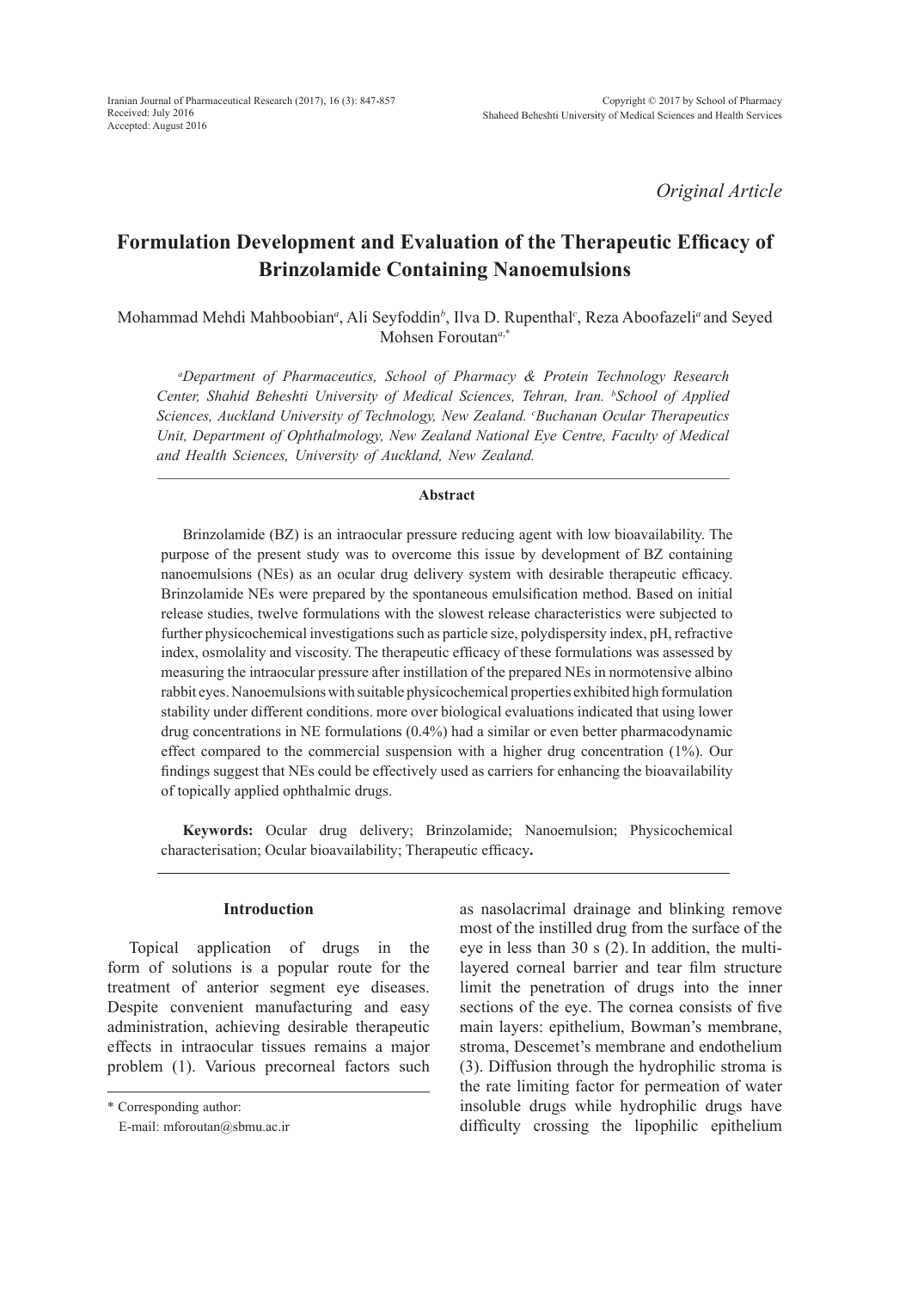(4). Based on these unique features and the fast nasolacrimal drainage from the ocular surface, the bioavailability of most topically instilled drugs generally remains less than 5% (5).

To overcome these limitations and improve the therapeutic efficacy of drugs applied to the ocular surface, different strategies such as viscosity enhancing agents (6), in situ-gelling systems (7), iontophoresis (8) and implants (9) have been investigated. In recent years, colloidal carriers such as liposomes, nanoparticles and nanoemulsions have also been investigated for ophthalmic drug delivery (10). Nanoemulsions (NEs) are colloidal carriers with nanoscopic droplets of less than 200 nm in size. These heterogeneous systems usually consist of oil droplets in an aqueous medium stabilised with a mixture of surfactant and co-surfactant  $(S_{mix})$ molecules (11). NEs offer many advantages such as high kinetic stability, ease of production and high solubilising capacity which render them attractive systems for drug delivery (12), with ocular drug delivery being one the most important applications of NEs. NE formulations have been investigated for enhancing ocular bioavailability (13, 14), increasing drug stability (15), reducing adverse effects (16) and providing sustained release of ophthalmic drugs (17, 18).

Brinzolamide (BZ) is a water insoluble drug and is formulated commercially as a 1% aqueous suspension (Azopt®). BZ acts as an intraocular pressure (IOP) reducing agent by inhibiting carbonic anhydrase enzyme type II and is used as a first line medication for the treatment of open angle glaucoma in mono or combination therapy with beta-blockers and prostaglandins (19). The aqueous suspension of BZ has a low bioavailability due to the need for solubilisation of particles on the surface of the eye before the precorneal elimination processes occurs (20). Moreover, using a 1% suspension can cause blurred vision (21); however, using lower concentrations of BZ resulted in an insufficient therapeutic effect (22). To overcome these types of limitations, other carbonic anhydrase inhibitors like dorzolamide and acetazolamide have been formulated into NEs to efficiently deliver the drug to the ocular tissues and maintain therapeutic efficacy over prolonged periods (17, 18).

The aim of this work was to develop NEs with lower concentrations of BZ  $(0.4\%)$  to reduce drug adverse effects and achieve higher bioavailability and to evaluate their *in-vivo* therapeutic efficacy by measuring the IOP in normotensive New Zealand albino rabbits.

## **Experimental**

## *Materials*

BZ was a gift from Bachem (Switzerland). Brij 35 and Tyloxapol were purchased from Sigma (USA). Triacetin was supplied from Merck Chemical Co. (Germany). Cremophore RH40 was gifted by Osve Pharmaceutical Co. (Iran). Labrasol, Transcutol P and Capryol90 were provided as gift samples by Gattefosse (France). Purified water was obtained from MilliQ water purification systems (Millipore, France). All other chemicals used were of analytical grade.

## *Development of BZ NEs*

The spontaneous emulsification method was used for the preparation of BZ oil-in-water (O/W) NEs. In this method appropriate amounts of oil, surfactant and co-surfactant were mixed together and BZ  $(0.4\% \text{ w/w})$  was then incorporated into this mixture. After obtaining a homogenous mixture, water was added to the system under continuous stirring for 1 h. In each formulation, the amount of oil and surfactant to co-surfactant mixture  $(S_{mix})$  was kept constant at 5% and 20% w/w respectively. For the development of different secondary formulations, the amount of oil and  $S<sub>mix</sub>$  increased up to 1.5 fold compared to each primary formulation (Table 1).

# *In-vitro drug release studies*

The dialysis bag method was used to study the release behaviour of BZ containing NEs. Initially, 1 ml of each formulation was poured into a cellulose dialysis bag (MW cut-off 12,400 Da) that was previously soaked in distilled water at 4 ºC for 24 h. The dialysis bag was connected to the paddle of a USP apparatus II with 50 rpm rotation in 250 mL release medium consisting of phosphate buffer (pH=7.4). The temperature was set to  $34.0 \pm 0.2$  °C similar to the surface temperature of the eye (23).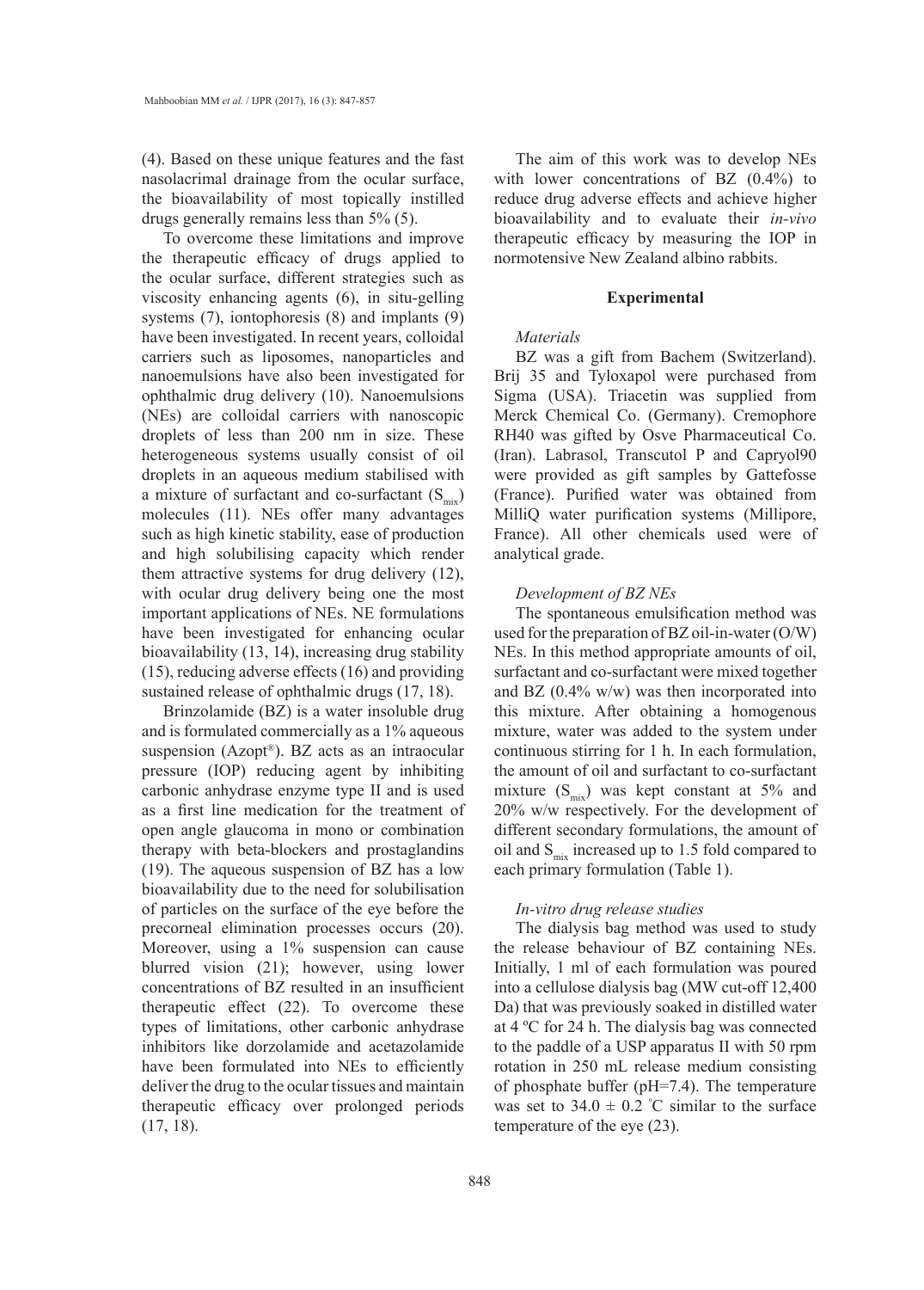| Formulation     | Oil        | Surfactant     | Co-surfactant | $\mathbf{S}_{\text{mix}}$ Ratio |
|-----------------|------------|----------------|---------------|---------------------------------|
| NE1             | Triacetin  | Brij 35        | Transcutol-P  | $2 - 1$                         |
| NE <sub>2</sub> | Capryol 90 | Brij 35        | Transcutol-P  | $2 - 1$                         |
| NE3             | Triacetin  | Cremophor RH40 | Transcutol-P  | $2 - 1$                         |
| NE4             | Capryol 90 | Cremophor RH40 | Transcutol-P  | $1 - 1$                         |
| NE5             | Triacetin  | Labrasol       | Transcutol-P  | $2 - 1$                         |
| NE <sub>6</sub> | Triacetin  | Tyloxapol      | Transcutol-P  | $2 - 1$                         |
| NE7             | Capryol 90 | Tyloxapol      | Transcutol-P  | $2 - 1$                         |
|                 |            |                |               |                                 |

**Table 1.** Composition of the primary BZ NEs.

Release studies were carried out for 6 h under refractometer (Shangh sink conditions and at defined intervals  $(5, 10, 10^{-1}$  and  $(9, 10^{-1})$  and  $(9, 10^{-1})$  and  $(9, 10^{-1})$  and  $(9, 10^{-1})$  and  $(9, 10^{-1})$  and  $(9, 10^{-1})$  and  $(9, 10^{-1})$  and  $(9, 10^{-1})$  and  $(9, 10^{-1})$  and  $(9, 10^{-1})$  and 20, 30, 60, 120, 180, 240, 300 and 360 min), 4 mL of medium was taken out and replaced with *Osmolality* the same volume of fresh medium. The amount A Vapour pressure of BZ released from NEs at each time interval was measured with UV spectrophotometry at osmolality of BZ NEs. 254 nm and the percentage of release efficiency (RE) was calculated using the following formula  $(24)$ :  $(RI)$ 

$$
RE = \frac{\int_0^t y \times dt}{y100 \times t} \times 100 \qquad Eq. 1
$$

Where *y* stands for the percentage of drug released at time *t*.

## *Physicochemical characterisation*

Selected formulations were characterised for the following parameters:°

# *Particle size and polydispersity index*

A Malvern Zetasizer NanoZS (Malvern, United Kingdom) was used to measure particle size and polydispersity index (PDI) of BZ NEs without any dilution. Light scattering was monitored at 25 ºC and a 90º angel.

#### *pH measurement*

The pH of samples was measured by a pH meter (Mettler Toledo, Switzerland) at 25 °C.

#### *Refractive index*

The refractive index of samples was determined at 25 °C using an Abbe-type refractometer (Shanghai Optical Instrument Factory, China).

## *Osmolality*

A Vapour pressure osmometer (Wapro, Wescor Inc., USA) was employed to measure the osmolality of BZ NEs.

#### *Viscosity*

Rheological measurements were conducted with a Brookfield DVIII viscometer (Brookfield Engineering Laboratories Inc., USA) using spindle No. 40 at  $25.0 \pm 0.5$  °C. The rotation speed was increased up to 150 rpm and the viscosity was determined from the linear portion of the rheogram where the shear stress (dynes/  $\text{cm}^2$ ) was plotted against the shear rate (s<sup>-1</sup>).

## *Accelerated physical stability*

Three different procedures including heating-cooling cycles, freeze-thaw cycles and centrifugation were performed to monitor the physical stability of BZ NEs. After each test, all samples were monitored for phase separation, clarity and any other physical instability. Stable formulations during these studies were subjected to future investigations as described below.

## *Heating-cooling cycles*

Six cycles between 4 and 40 °C, keeping formulations at each temperature for at least 48 h. were performed (25).

# *Freeze-thaw cycles*

Three freeze-thaw cycles were performed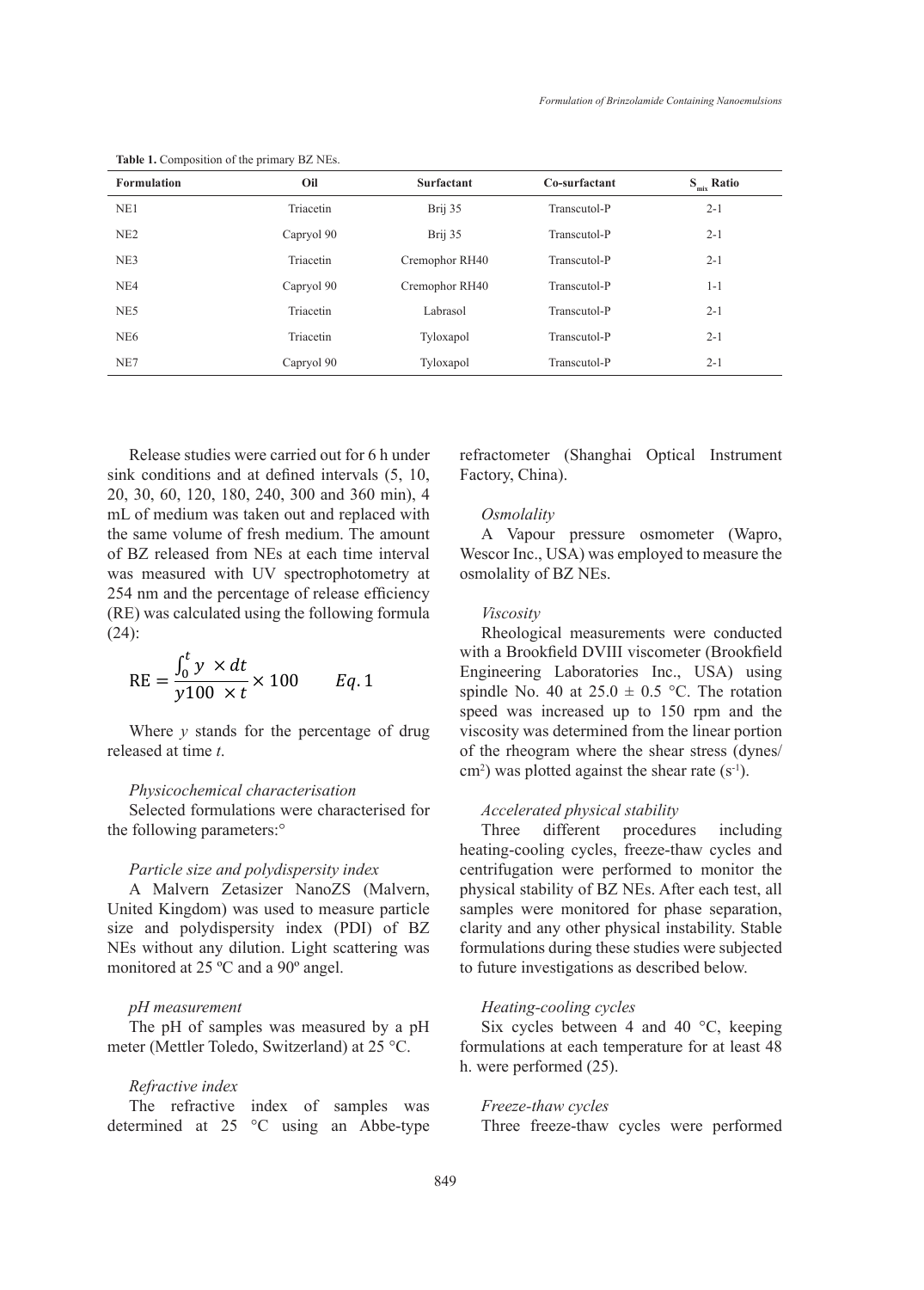between -21 and +25  $\degree$ C with a minimum of 48 h storage of samples at each temperature (26).

#### *Centrifugation*

Those formulations which passed the previous tests were centrifuged at 13,000 rpm for 30 min (27,29 ,28 ).

#### *In-vivo therapeutic studies*

Five New Zealand albino rabbits weighing 1.5-2 kg with normal IOP were used for animal studies. Animal studies were performed according to the approved protocol of Institutional Animal Care and Use Committee of Shahid Beheshti University of Medical Sciences. Rabbits were kept in an air conditioned room with regular light and dark cycles (12 h) at 25 ºC. Single-dose and cross-over design study was performed to evaluate the therapeutic efficacy of BZ NEs in comparison to the marketed BZ suspension.

Samples (50 μL) were instilled topically into the right eye of rabbits with left eyes serving as controls. At defined time points (30, 60, 120, 180, 240, 300 and 360 min after instillation) the IOP was determined with a rebound tonometer (Icare, Finland). The average of five consecutive IOP readings was recorded and the mean was determined. By calculating the IOP percentage reduction at each time point, three different pharmacodynamic parameters including the maximum percentage decrease in IOP  $(E_{\text{max}})$ , the time required to gain maximum reduction in IOP  $(T<sub>max</sub>)$  and the area under the curve of percentage decrease of IOP versus time  $(AUC_{0.6h})$  were calculated.

#### *Statistical analysis*

All experiment were performed in triplicate and data presented as mean±SD. One-way analysis of variance (ANOVA) with Tukey as a post test was applied to determine significant differences between samples in the release studies. For *in-vivo* therapeutic efficacy studies, an unpaired t-test was performed.  $P < 0.05$  was selected as significant level for both analyses.

## **Results and Discussion**

## *Development of BZ NEs*

Four different non-ionic surfactants (Brij 35,

Cremophor( RH40), Labrasol and Tyloxapol), two oils (Triacetin and Capryol 90) and Transcutol-P as co-surfactant were used to construct partial pseudoternary phase diagrams (data not shown). Seven primary BZ NE combinations were then selected. By altering the amount of oil (b series) or  $S_{mix}$  (c series) in the primary formulations (a series), 21 nanoemulsion were prepared. Of these formulations two samples (NE5b and NE7b) became milky after adding BZ and were thus excluded from further studies, with the remaining nineteen formulations undergoing further investigations (Table 2).

## *In-vitro drug release studies*

O/W NEs are suitable vehicles for sustained drug delivery by allowing incorporation of lipophilic drugs such as BZ in their internal oily phase. In addition, *in-vitro* release data from such colloidal systems is valuable in predicting their *in-vivo* performance (30), thus the *in-vitro* release studies were used for pre-screening of the prepared BZ NEs before moving into *invivo* studies. Based on the release efficiency of different formulations compared to the commercial suspension of BZ (Azopt®) at 60 and 360 min, samples with the lowest RE% in each group were selected for physicochemical characterisation, stability and therapeutic efficacy studies. Table 3 shows the REs of all formulations in comparison to Azopt at 60 and 360 min including statistical significance. As shown in Figure 1, all developed formulations (b and c series) exhibited a sustained release pattern compared to Azopt and their respective primary formulations (a series).

NE1c showed the lowest RE% at both time points (12.71 and 43.62% respectively). These results indicate that by increasing the percentage of the internal phase, the release rate of BZ can be reduced. This trend was also observed when the oil in group II was changed to Capryol 90 instead of Triacetin. Also, it seems that the lower RE% of NE1c in comparison with NE2c resulted in higher solubility of BZ in Triacetin (data not shown). Incorporation of more lipophilic drug in the oily core of NE1c led to slower drug release (31). In both groups, developed formulations (NE1b, NE1c, NE2b and NE2c) with significantly lower RE% values in comparison to Azopt were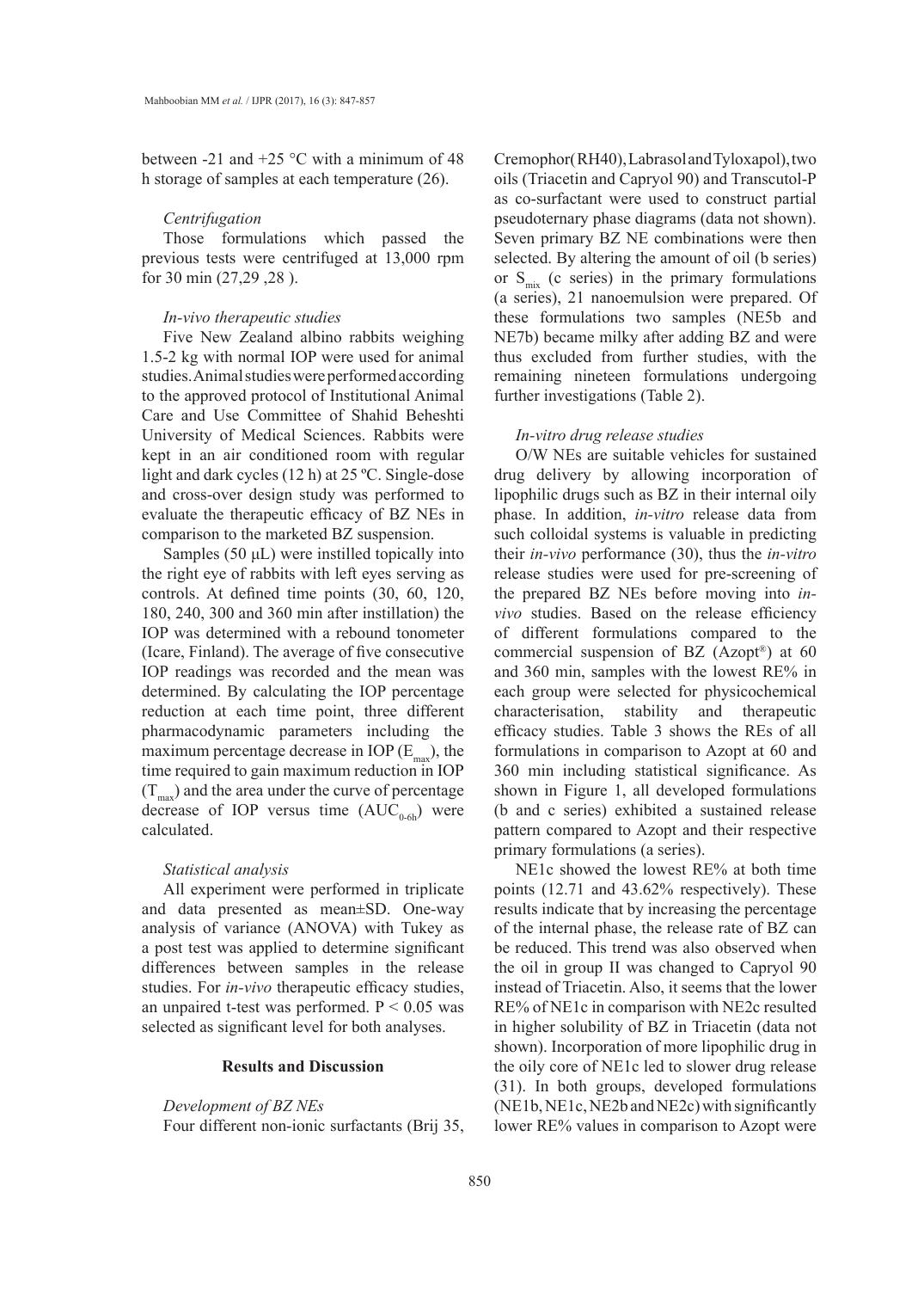| Group                  | $\bf Formulation$ | Oil%           | $S_{\rm mix}$ % | $\mathbf{S}_{\text{mix}}$ Ratio |
|------------------------|-------------------|----------------|-----------------|---------------------------------|
| I                      | $\rm NE1a$        | $\sqrt{5}$     | $20\,$          | $2 - 1$                         |
|                        | $\rm NE1b$        | $7.5\,$        | $20\,$          | $2 - 1$                         |
|                        | NE1c              | $\sqrt{5}$     | 30              | $2 - 1$                         |
|                        | NE2a              | 5              | 20              | $2 - 1$                         |
| $\rm II$               | NE2b              | $7.5\,$        | $20\,$          | $2 - 1$                         |
|                        | NE2c              | 5              | 30              | $2 - 1$                         |
|                        | $NE3a$            | $\mathfrak{S}$ | $20\,$          | $2 - 1$                         |
| Ш                      | $\rm NE3b$        | $7.5\,$        | $20\,$          | $2 - 1$                         |
|                        | NE3c              | $\sqrt{5}$     | 30              | $2 - 1$                         |
| ${\rm IV}$             | $\rm NE4a$        | $\mathfrak s$  | $20\,$          | $1\mbox{-}1$                    |
|                        | NE4b              | $7.5\,$        | $20\,$          | $1\mbox{-}1$                    |
|                        | NE4c              | $\sqrt{5}$     | $30\,$          | $1 - 1$                         |
| $\mathbf{V}$           | $\rm NE5a$        | $\sqrt{5}$     | $20\,$          | $2 - 1$                         |
|                        | NE5c              | $\sqrt{5}$     | 30              | $2 - 1$                         |
| $\mathbf{V}\mathbf{I}$ | NE6a              | 5              | $20\,$          | $2 - 1$                         |
|                        | NE6b              | $7.5\,$        | 20              | $2 - 1$                         |
|                        | NE6c              | 5              | 30              | $2 - 1$                         |
|                        | $\rm NE7a$        | $\sqrt{5}$     | $20\,$          | $2 - 1$                         |
| ${\bf VII}$            | $\rm NE7c$        | $\sqrt{5}$     | $30\,$          | $2 - 1$                         |

**Table 2.** Composition of developed NEs from the primary formulations.

chosen for subsequent studies.

In the groups consisting of Cremophor (RH40), Transcutol P and Triacein or Capryol 90 (Group III and IV), similar to the previous two groups, NE3c with a RE of 20.12 and 58.98% respectively was selected for further investigations, while NE4b and NE4c both showed significantly lower RE% values only at 60 min but were both still selected for subsequent studies. In group V,( NE5c) showed the lowest RE% compared to Azopt and NE5a, thus it was chosen for the therapeutic efficacy experiments.

Results revealed that formulations containing Tyloxapol as a surfactant in all primary and secondary formulations had lower RE values compared to the commercial formulation and two formulations from each group (NE6b, NE6c, NE7a and NE7c) were selected for further investigations, although NE6c and NE7c showed the lowest RE% in their groups. In contrast to groups I and II, substitution of Triacetin by Capryol 90 reduced RE%. This may be attributed to the higher viscosity of (NE7c) in comparison to (NE6c) (Table 4). In summary, based on the release profiles of the different NEs compared to (Azopt) (Figure 1) the following observations could be made:

- In all series c formulations, the percentage of drug released was decreased compared to series a which was attributed to the lower thermodynamic activity of BZ due to an increase in Smix (32).
- Adding oil to the developed formulations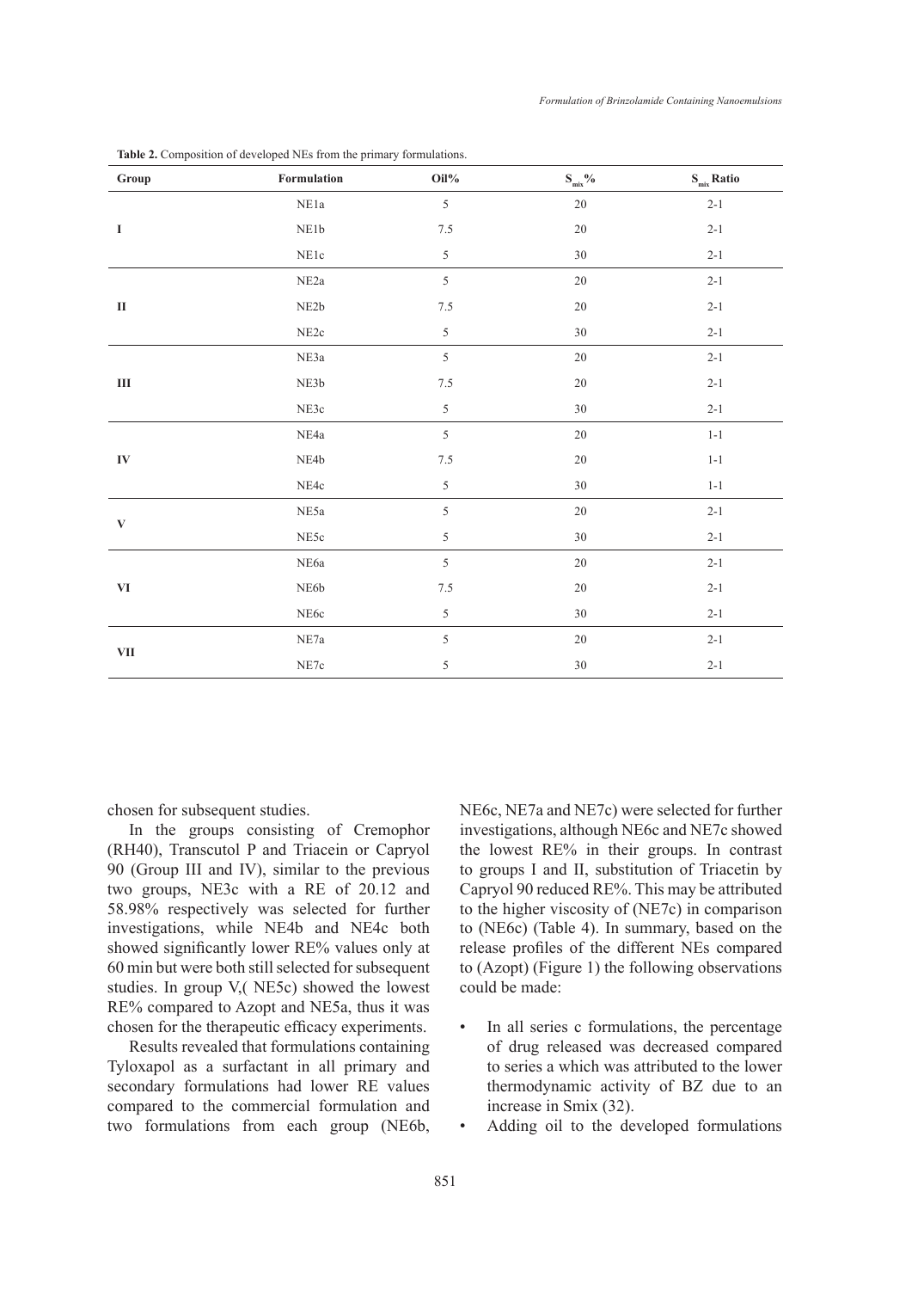| Formulation       | $RE(\frac{9}{6})$ , 60 min | $RE(\frac{9}{6})$ , 360 min | Result*                  |
|-------------------|----------------------------|-----------------------------|--------------------------|
| Azopt             | $30.43 \pm 3.25$           | 71.05±4.83                  |                          |
| NE1a              | $28.42 \pm 2.40$           | $66.31 \pm 2.22$            |                          |
| NE1b              | 20.95±1.50**               | 57.95±3.81*                 | $\sqrt{}$                |
| NE1c              | $12.71 \pm 2.13$ ***       | 43.62±4.00**                | $\sqrt{}$                |
| NE <sub>2a</sub>  | $23.50 \pm 4.33$           | $62.87{\pm}4.79$            | ٠                        |
| NE <sub>2</sub> b | 18.49±1.94**               | 56.00±4.80*                 | $\sqrt{}$                |
| NE <sub>2c</sub>  | $17.30 \pm 2.10**$         | 55.95±2.28*                 | $\sqrt{}$                |
| NE3a              | $33.32 \pm 1.69$           | $73.43 \pm 1.46$            | $\overline{a}$           |
| NE3b              | 24.48±3.38                 | 65.64±4.37                  | $\overline{\phantom{a}}$ |
| NE3c              | 20.12±2.98*                | 58.98±3.59*                 | $\sqrt{}$                |
| NE4a              | 27.23±2.93                 | $68.41 \pm 3.20$            | $\overline{\phantom{a}}$ |
| NE4b              | 23.49±1.01*                | $65.02 \pm 1.94$            | $\sqrt{}$                |
| NE4c              | 22.15±1.02*                | 64.99±0.93                  | $\sqrt{}$                |
| NE5a              | 28.40±2.24                 | 71.48±1.84                  | $\overline{\phantom{m}}$ |
| NE5c              | 18.74±0.65**               | $61.30 \pm 1.81*$           | $\sqrt{}$                |
| NE <sub>6a</sub>  | $23.10\pm0.64**$           | $61.80\pm4.36$              |                          |
| NE6b              | 19.71±0.27***              | 56.87±1.01**                | $\sqrt{}$                |
| NE6c              | $15.56 \pm 2.05$ ***       | 50.34±3.73***               | $\sqrt{}$                |
| NE7a              | 18.09±2.44**               | 49.68±2.95**                | $\sqrt{}$                |
| NE7c              | 11.94±1.79***              | 40.11±4.82***               | $\sqrt{}$                |

**Table 3.** *In-vitro* drug release of BZ from NEs and Azopt after 60 and 360 min (mean  $\pm$  SD, n=3, \* p-value<0.5, \*\* p-value<0.01, \*\*\* p-value<0.001).

\*Samples selected for further evaluations  $(\sqrt{})$ 

(series b) in comparison to primary formulations (series a) resulted in a reduction of RE%. This was in agreement with previous reports (33, 34).

- Addition of  $S<sub>mix</sub>$  (series c) in comparison to nano emulsions with a higher amount of oil (series b) led to a further decrease in RE% in all groups. This can be explained by the higher viscosity of series c formulations (33, 35) and the inhibition of diffusion by the covering of oil with higher surfactant amounts (35).
- All NEs had a lower RE% in comparison to commercial (Azopt). It seems the tendency of BZ to remain in the internal oily phase could result in a low driving force for transport to the external aqueous phase (30).

# *Physicochemical characterization*

Based on the *in-vitro* drug release studies twelve formulations, marked with a  $\sqrt{ }$ , were selected for further physicochemical property evaluations. A summary of the results is presented in Table 4.

# *Particle size analysis and polydispersity index*

One of the most important properties of NE systems is the oil droplet size distribution. The mean droplet size of all prepared NEs was within the nanometer range (7.53 to 48.67 nm). The incorporation of co-surfactants caused more fluidity of the interfacial film and increased the radius curvature of the droplets, thus transparent nanodroplets were obtained (36).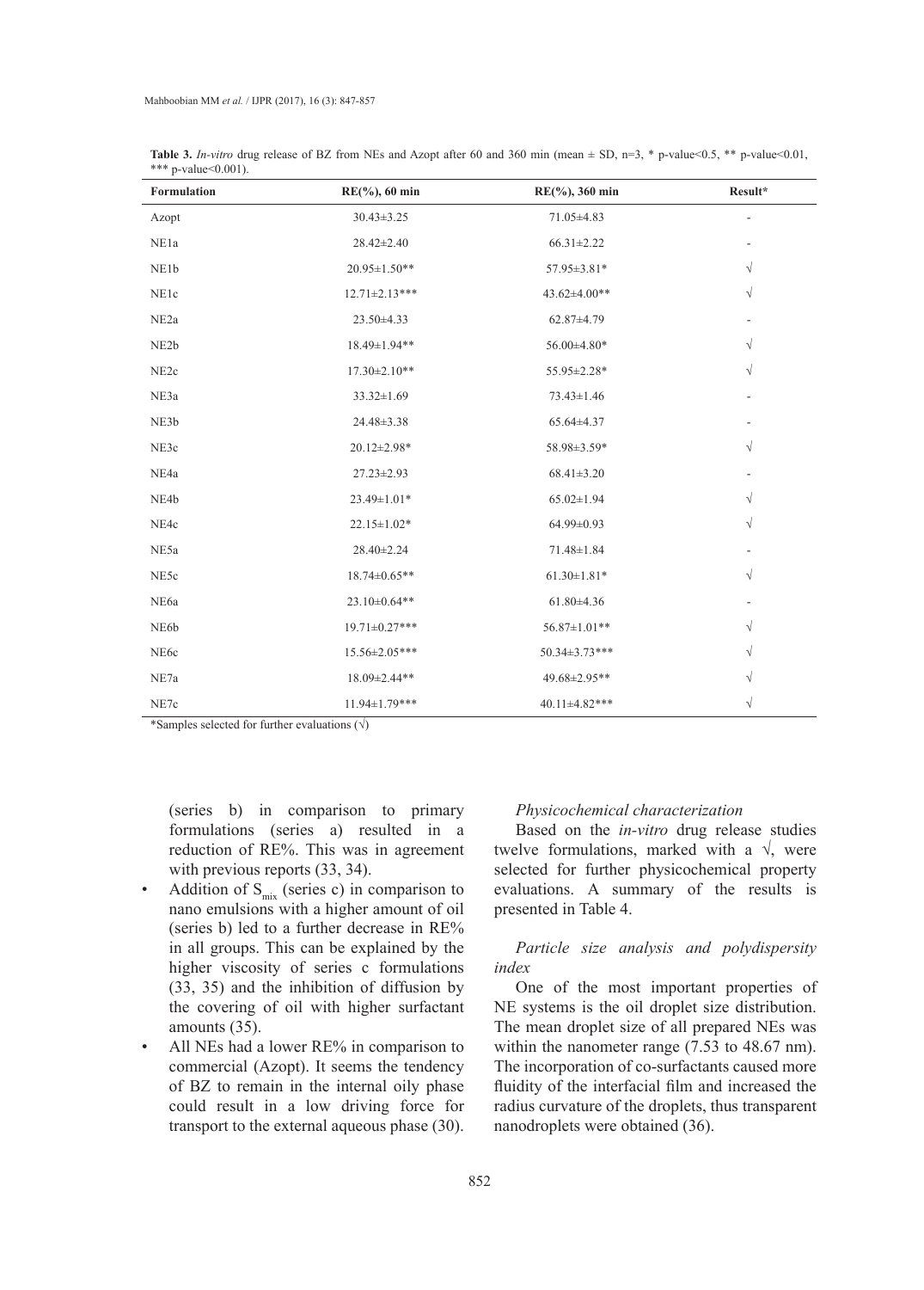

**Figure 1.** In-vitro release profiles of BZ-loaded NEs and Azopt based on different surfactants: (a Brij 35 b Cremophor RH40 c Labrasol and d) Tyloxapol (mean  $\pm$  SD, n=3).

The results also showed that by increasing the  $S_{mix}$  concentration at fixed oil content (5%) from 20% (NE7a) to 30% (NE7c), the globule size decreased (from 16.76 to 10.52 nm). This may be attributed to  $S<sub>mix</sub>$  and its capability to reduce the interfacial tension between oil and water (37).

The ratio of standard deviation to the mean droplet size is expressed as polydispersity index (PDI), as such the ( PDI) indicates the uniformity of the droplet size within the formulation (38, 39). All PDI values were below 0.4 which confirmed a narrow size distribution of oil globules in the formulations.

## *PH measurement*

The appropriate pH for topical ophthalmic formulations is between 6.6 to 7.8 (40). However, tears are able to buffer formulations that are slightly outside of this range (13). All prepared formulations were within a pH range of 5.89 to 6.56 and were thus found to be in acceptable due to the buffering capacity of the tears.

## *Refractive index*

Measuring the refractive index is a way to confirm the isotropic nature of the NEs (12) which is also important to avoid blurred vision (13). Generally, the refractive index of eye drops should be lower than 1.476 to avoid visual interference (41). Low refractive index values (1.367-1.384) were found for all NE formulations which confirmed their isotropic nature.

#### *Osmolality*

The osmolality of the prepared NEs was in range of 645.3 to 1551 mmol/kg. Although these values are above the commonly acceptable range of 100 to 640 mOsmol/kg (42), formulations with osmolality values up to 2400 mOsmol/kg are generally considered acceptable according to Hasse and Keipert's study (43).

#### *Viscosity*

Newtonian behaviour with viscosities between 2.74-23.96 cP was observed for all BZ NEs as expected from NEs with a small droplet size (44). All viscosity values were in a suitable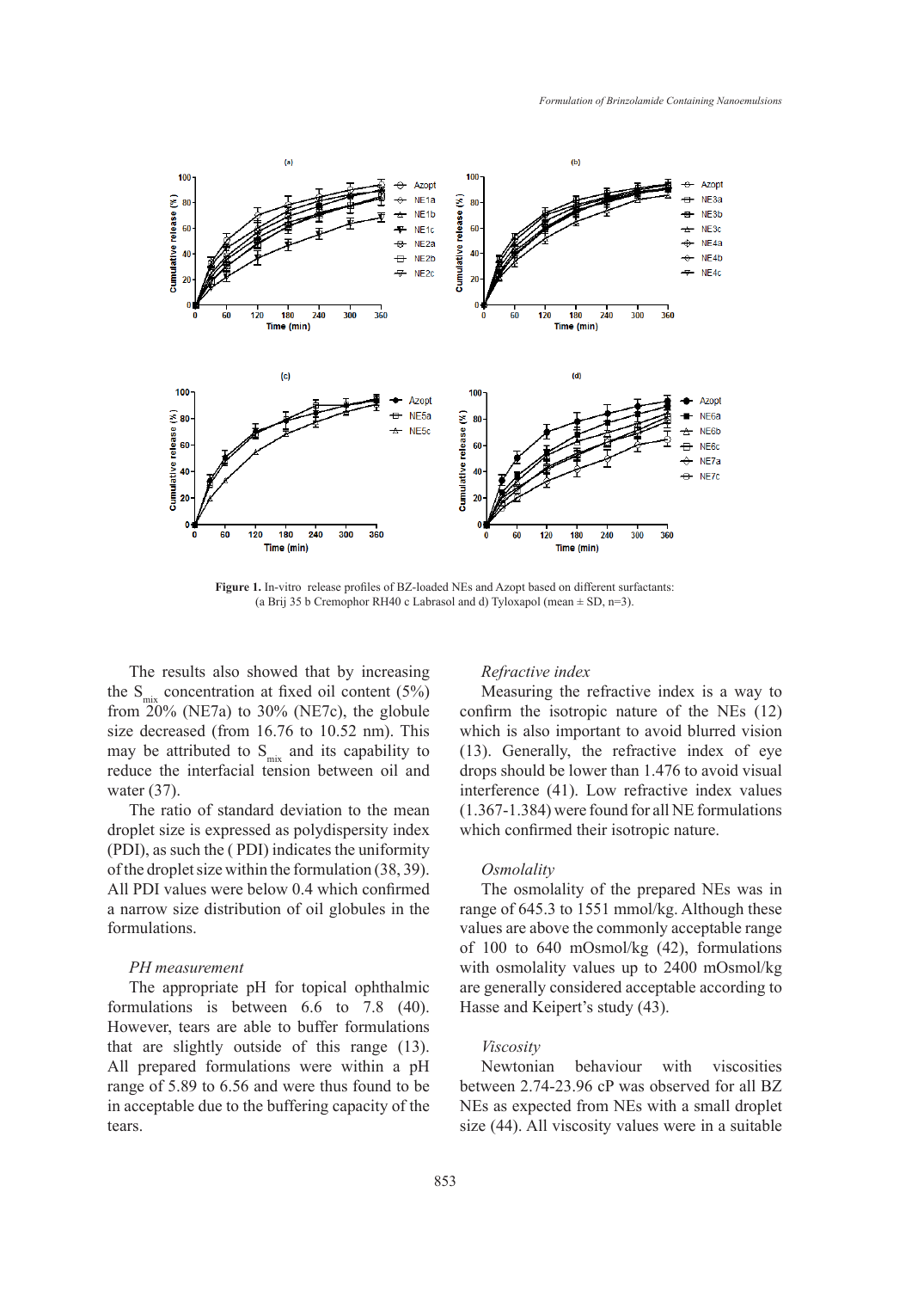| <b>Formulation</b> | Droplet size (nm) | <b>PDI</b>        | pH              | <b>Refractive index</b> | <b>Osmolality</b> (mmol/kg) | Viscosity (cP)   |
|--------------------|-------------------|-------------------|-----------------|-------------------------|-----------------------------|------------------|
| NE1b               | $31.20 \pm 2.27$  | $0.377 \pm 0.025$ | $6.08 \pm 0.12$ | $1.367 \pm 0.001$       | $960.0 \pm 14.1$            | $7.04 \pm 0.91$  |
| NE1c               | $42.38 \pm 1.62$  | $0.356 \pm 0.027$ | $5.89 \pm 0.17$ | $1.378 \pm 0.001$       | $1109.8 \pm 5.9$            | $18.94 \pm 3.40$ |
| NE <sub>2</sub> b  | $20.09 \pm 1.70$  | $0.341 \pm 0.009$ | $6.18 \pm 0.13$ | $1.368 \pm 0.002$       | $645.3 \pm 8.0$             | $14.31 \pm 2.43$ |
| NE <sub>2c</sub>   | $48.67 \pm 2.10$  | $0.375 \pm 0.015$ | $6.15 \pm 0.11$ | $1.379 \pm 0.001$       | $1243.8+4.0$                | $22.36 \pm 2.74$ |
| NE3c               | $22.16 \pm 0.27$  | $0.376 \pm 0.014$ | $6.41 \pm 0.06$ | $1.378 \pm 0.001$       | $1153.2+4.5$                | $17.63 \pm 0.89$ |
| NE4b               | $32.55 \pm 0.18$  | $0.264 \pm 0.004$ | $6.56 \pm 0.23$ | $1.367 \pm 0.001$       | $928.8 \pm 37.9$            | $3.82 \pm 0.30$  |
| NE4c               | $30.90 \pm 0.42$  | $0.390 \pm 0.007$ | $6.43 \pm 0.20$ | $1.377 \pm 0.001$       | $1551.0\pm41.0$             | $14.38 \pm 2.65$ |
| NE5c               | $25.11 \pm 0.24$  | $0.209 \pm 0.017$ | $6.18 \pm 0.23$ | $1.376 \pm 0.001$       | $1510.0 \pm 50.1$           | $5.79 \pm 0.44$  |
| NE <sub>6</sub> b  | $7.53 \pm 0.05$   | $0.232 \pm 0.015$ | $6.24 \pm 0.24$ | $1.372 \pm 0.001$       | $862.7\pm 6.6$              | $2.74 \pm 0.60$  |
| NE <sub>6</sub> c  | $8.65 \pm 0.67$   | $0.292 \pm 0.030$ | $6.55 \pm 0.06$ | $1.383 \pm 0.001$       | $1203.0 \pm 24.0$           | $6.65 \pm 0.31$  |
| NE7a               | $16.76 \pm 0.07$  | $0.239 \pm 0.006$ | $6.45 \pm 0.15$ | $1.370 \pm 0.003$       | $585.2 \pm 13.0$            | $17.59 \pm 2.43$ |
| NE7c               | $10.52 \pm 0.03$  | $0.253 \pm 0.007$ | $6.38 \pm 0.08$ | $1.384 \pm 0.001$       | $1099.3 \pm 40.5$           | 23.96±2.52       |

**Table 4.** Physicochemical properties of BZ NEs (mean  $\pm$  SD, n=3).

range (lower than 25 cP) for ocular drug delivery to avoid any irritation and thus reflex tearing (45, 46). The effect of surfactant content on viscosity was also evaluated. These studies revealed that by increasing the  $S_{mix}$  content from 20 to 30% w/w (series c), the viscosity increased. This may be attributed to the higher hydration of the hydrophilic chains of the surfactants that causes strong interactions via hydrogen bonds (47) thus resulting in higher shear stress.

## *Accelerated physical stability*

Three different tests were carried out to evaluate the physical stability of selected formulations. All formulations exhibited good physical stability at these conditions. Only NE1b showed cloudiness at lower temperatures (4 °C), but after returning it to room temperature, clarity was recovered rapidly. Similar observations were obtained when formulations were frozen at  $-21$  °C. It seems that the transient instability is caused by coagulation of the internal phase at low temperatures (17) as well as the pressure of ice crystals on the oil globules and adsorbed layers of  $S<sub>mix</sub>$  (48). No other physical instabilities such as creaming, cracking and phase separation were observed during these studies. As a result, all twelve formulations were subjected to *in-vivo* therapeutic efficacy evaluations.

#### *In-vivo therapeutic studies*

Twelve BZ NEs were investigated for their therapeutic efficacy after instillation into normotensive rabbit eyes. Results for  $E_{\text{max}}$ ,  $T_{\text{max}}$ and  $\mathrm{AUC}_{_{0-6\mathrm{h}}}$  of all NEs and the marketed product (Azopt) are denoted in Table 5. Besides NE1c, all NEs showed higher  $E_{\text{max}}$  values compared to Azopt. NE7c exhibited the maximum reduction in IOP with a significant difference  $(P<0.01)$  in comparison to the commercial product. Values of  $T_{\text{max}}$  indicated that most of the NEs had a faster onset of action compared to Azopt possibly due to the already solubilized drug in the oil phase and the higher penetration of the formulations across the corneal tissues. NE1b had the lowest value for  $T_{\text{max}}$  (P<0.01) and thus the fasted onset of action. The ocular bioavailability of drug from the formulations was determined by calculating the  $AUC_{0.6h}$ . Similar to the other parameters investigated, most NEs had increased bioavailability compared to Azopt. Within all formulations, NE7c showed the maximum value for  $AUC_{0.6h}$  compared to Azopt (P<0.001).

It should be noted that in all NE formulations, the amount of BZ was fixed at 0.4% w/w which is 60% lower than the concentration of the marketed product (Azopt 1%). Overall, these results indicate that the NEs enhanced the therapeutic outcomes despite reducing the concentration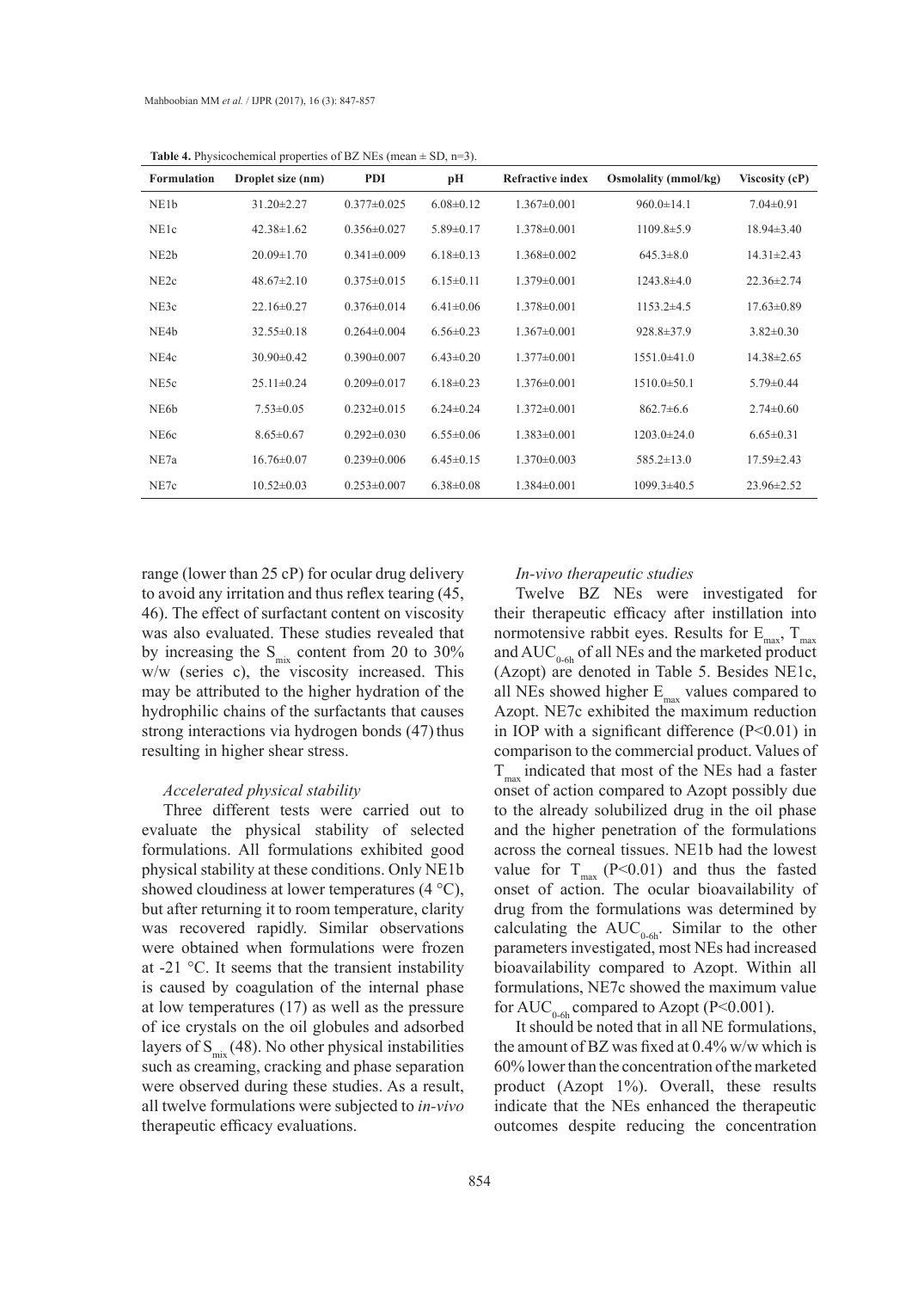| <b>Formulation</b> | $E_{max}$ (%)      | $T_{max}(h)$       | $\mathrm{AUC}_{\scriptscriptstyle 0\text{-6h}}$ |
|--------------------|--------------------|--------------------|-------------------------------------------------|
| Azopt              | $25.09 \pm 3.69$   | $1.80 \pm 0.45$    | 97.00±7.92                                      |
| NE1b               | $28.56 \pm 6.88$   | $0.80 \pm 0.27**$  | $109.44 \pm 21.30$                              |
| NE <sub>1</sub> c  | 22.78 ± 3.24       | $1.60 \pm 0.89$    | $90.52 \pm 11.69$                               |
| NE <sub>2</sub> b  | 33.96±6.48*        | $1.10 \pm 0.27**$  | 120.74±17.59*                                   |
| NE <sub>2c</sub>   | $35.24 \pm 9.09$   | $1.00 \pm 0.61*$   | 114.79±21.97                                    |
| NE3c               | $25.93 \pm 4.62$   | $1.20 \pm 0.45$    | 95.48±15.91                                     |
| NE4b               | $34.71 \pm 5.33*$  | $1.50 \pm 1.00$    | $121.41 \pm 17.76*$                             |
| NE4c               | $30.29 \pm 5.06$   | $1.10 \pm 0.55$    | 109.46±7.96*                                    |
| NE5c               | $36.01 \pm 6.99*$  | $1.00 \pm 0.61*$   | 125.08±15.14**                                  |
| NE <sub>6</sub> b  | $28.44\pm 6.54$    | $0.90 \pm 0.65*$   | $106.95 \pm 19.81$                              |
| NE <sub>6</sub> c  | $27.99 \pm 7.03$   | $2.00 \pm 0.71$    | $88.01 \pm 10.99$                               |
| NE7a               | $29.02 \pm 5.67$   | $2.20 \pm 0.55$    | $108.95 \pm 15.01$                              |
| NE7c               | $37.52 \pm 4.90**$ | $0.90 \pm 0.22$ ** | 129.60±11.53***                                 |

**Table 5.** Pharmacodynamic parameters after topical administration of the developed BZ NEs and Azopt (mean  $\pm$  SD, n=5, \* p-value<0.5, \*\* p-value<0.01, \*\*\* p-value<0.001 compared to Azopt).

of the active substance highlighting their improved delivery capabilities compared to the commercially available BZ suspension.

## *Effect of oil type on therapeutic efficacy*

By comparing different NE formulations (NE1b, NE1c and NE6c with NE2b, NE2c and NE7c respectively), it was observed that the drug bioavailability from Capryol 90 based formulations was higher than from Triacetin based formulations. Capryol 90 is a mixture of propylene glycol mono- and diesters of fatty acids composed predominately of caprylic acid which can significantly increase corneal permeability of drugs by various mechanisms such as affecting cell membranes and the tight junctions (49).

# *Effect of surfactant type on therapeutic efficacy.*

Four Triacetin based formulations were evaluated for the effect of surfactant type on therapeutic efficacy. The values of  $AUC_{0.6h}$  of these formulations were ranked according to the following order: NE5c>NE3c>NE2c>NE6c. This result indicates that the presence of Labrasol lead to higher drug bioavailability compared to other surfactants. This result is in agreement with previous work that introduced Labrasol as a potential penetration enhancer in ophthalmic drug delivery. Labrasol can improve transcorneal penetration by creating micelles in the epithelium layer leading to membrane solubilisation (50).

Overall, these results have shown that NEs can act as a valuable drug delivery platform for enhanced ocular bioavailability of BZ. The incorporation of penetration enhancers such as surfactants and oils in the structure of NEs leads to higher therapeutic efficacy. In addition to the reasons discussed above, endocytosis of nanosized particles or droplets can be another reason for the bioavailability enhancement of BZ NEs (51) and should thus be further investigated. Finally, further studies will now be performed to confirm the ocular tolerability of these formulations.

#### **Conclusions**

The spontaneous emulsification method was successfully employed to prepare BZ NEs for ophthalmic drug delivery. The selected formulations exhibited a sustained release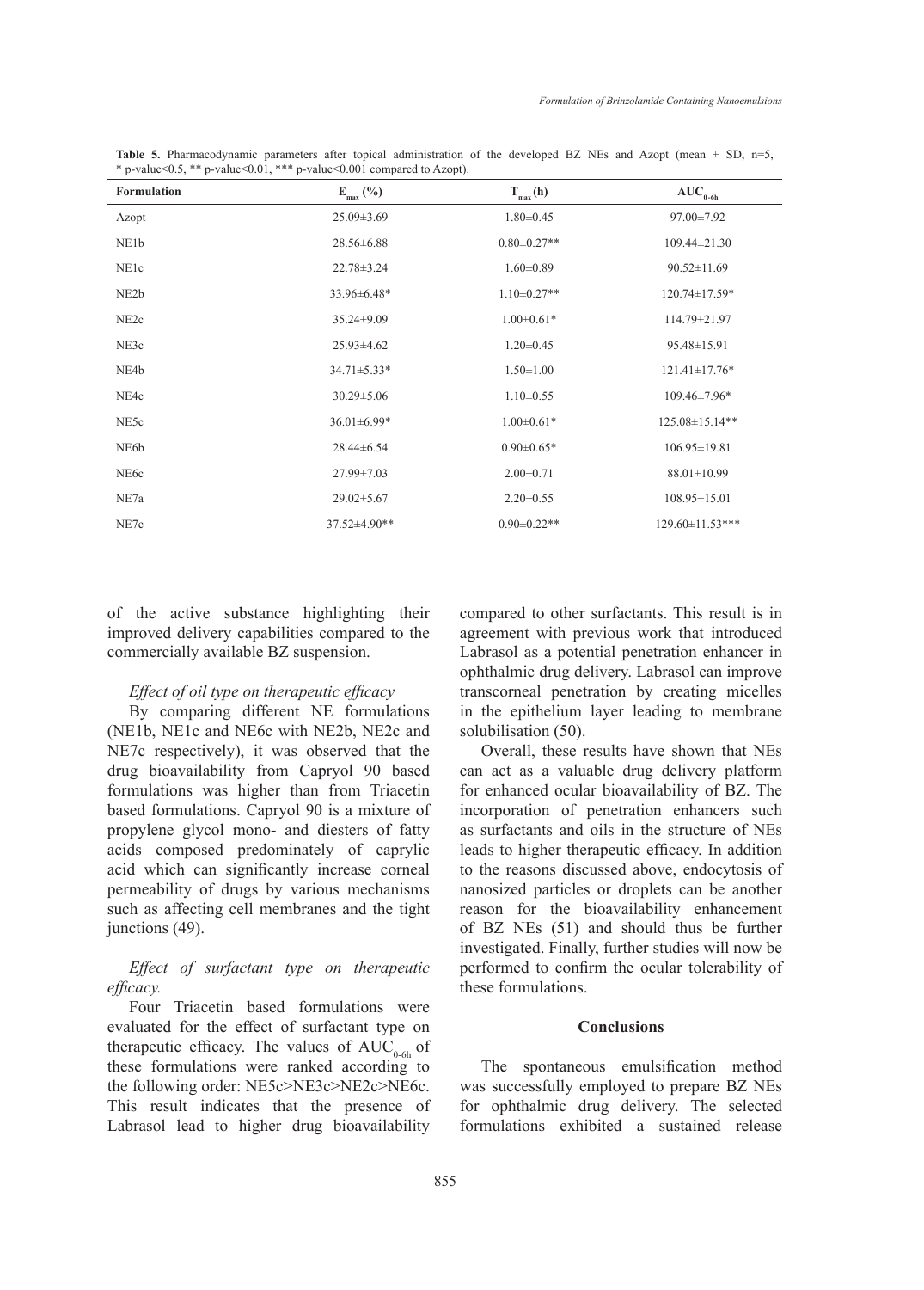profile with appropriate physicochemical characteristics. Various components in NE formulations such as oils and surfactants facilitated BZ penetration into the corneal tissue with lower drug concentrations (0.4%) in comparison with the commercial product (1%) still resulting in higher therapeutic efficacy *invivo*. These finding suggest that NEs could be a promising delivery platform for enhanced BZ delivery. However, more investigations are needed to optimise the NE formulations for ophthalmic application.

#### **Acknowledgment**

The author's would like to thank the Research Deputy of Shahid Beheshti University of Medical Sciences as well as the School of Pharmacy and Department of Ophthalmology at the University of Auckland for providing financial support for this research.

#### **References**

- Bourlais CL, Acar L, Zia H, Sado PA, Needham T and (1) Leverge R. Ophthalmic drug delivery systems-recent advances. *Prog. Retin. Eye Res.* (1998) 17: 33-58.
- (2) Gaudana R, Ananthula HK, Parenky A and Mitra AK. Ocular drug delivery. *AAPS. J.* (2010) 12: 348-60.
- (3) Morrison PW and Khutoryanskiy VV. Advances in ophthalmic drug delivery. *Ther. Deliv.* (2014) 5: 1297- 315.
- Urtti A. Challenges and obstacles of ocular (4) pharmacokinetics and drug delivery. *Adv. Drug Deliv. Rev.* (2006) 58: 1131-5.
- (5) Gaudana R, Jwala J, Boddu, SH and Mitra AK. Recent perspectives in ocular drug delivery. *Pharm. Res.* (2009) 26: 1197-216.
- (6) Ding S. Recent developments in ophthalmic drug delivery. *Pharm. Sci. Technol. Today* (1998) 1: 328-35.
- El-Kamel AH. *In vitro* and *in vivo* evaluation of (7) Pluronic F127-based ocular delivery system for timolol maleate. *Int. J. Pharm.* (2002) 241: 47-55.
- Myles ME, Neumann DM and Hill JM. Recent (8) progress in ocular drug delivery for posterior segment disease: emphasis on transscleral iontophoresis. *Adv. Drug Deliv. Rev.* (2005) 57: 2063-79.
- Lee, SS, Hughes P, Ross AD and Robinson MR. (9) Biodegradable implants for sustained drug release in the eye. *Pharm. Res.* (2010) 27: 2043-53.
- Mainardes RM, Urban MC, Cinto PO, Khalil NM, (10) Chaud MV, Evangelista RC and Gremiao MP. Colloidal carriers for ophthalmic drug delivery. *Curr. Drug Targets* (2005) 6: 363-71.
- $(11)$  Chen H, Khemtong C, Yang X, Chang X and Gao

J. Nanonization strategies for poorly water- soluble drugs. *Drug Discov. Today* (2011) 16: 354-60.

- (12) Azeem A, Rizwan M, Ahmad FJ, Iqbal Z, Khar RK, Aqil M and Talegaonkar S. Nanoemulsion components screening and selection: a technical note. *AAPS Pharm SciTech.* (2009) 10: 69-76.
- Fialho SL and da Silva-Cunha A. New vehicle based (13) on a microemulsion for topical ocular administration of dexamethasone. *Clin. Exp. Ophthalmol.* (2004) 32: 626-32.
- (14) Badawi AA, El-Laithy HM, El Qidra RK, El Mofty H and El dally M. Chitosan based nanocarriers for indomethacin ocular delivery. *Arch. Pharm. Res.* (2008) 31: 1040-9.
- $(15)$  Lv FF, Li N, Zheng LQ and Tung CH. Studies on the stability of the chloramphenicol in the microemulsion free of alcohols. *Eur. J. Pharm. Biopharm.* (2006) 62: 288-94.
- (16) Shen J, Gan L, Zhu C, Zhang X, Dong Y, Jiang M, Zhu J and Gan Y. Novel NSAIDs ophthalmic formulation: flurbiprofen axetil emulsion with low irritancy and improved anti-inflammation effect. *Int. J. Pharm.* (2011) 412: 115-22.
- Ammar HO, Salama HA, Ghorab M and Mahmoud (17) AA. Nanoemulsion as a potential ophthalmic delivery system for dorzolamide hydrochloride. *AAPS Pharm SciTech.* (2009) 10: 808-19.
- (18) Morsi M, Mohamad MI, Refal H and ElSorogy HM. Nanoemulsion as a novel ophthalmic delivery system for acetazolamide. *Int. J. Pharm. Pharm. Sci.* (2014) 6: 227-36.
- (19) Iester M. Brinzolamide ophthalmic suspension: a review of its pharmacology and use in the treatment of open angle glaucoma and ocular hypertension. *Clin. Ophthalmol.* (2008) 2: 517-23.
- $(20)$  Rajpoot P, Pathak K and Bali V. Therapeutic applications of nanoemulsion based drug delivery systems: a review of patents in last two decades. *Recent Pat. Drug Deliv. Formul.* (2011) 5: 163-72.
- $(21)$  Silver LH. Ocular comfort of brinzolamide 1.0% ophthalmic suspension compared with dorzolamide 2.0% ophthalmic solution: results from two multicenter comfort studies. Brinzolamide Comfort Study Group. *Surv. Ophthalmol*. (2000) 44: S141-S5.
- (22) DeSantis L. Preclinical overview of brinzolamide. *Surv. Ophthalmol.* (2000) 44: S119-S29.
- Wu C, Qi H, Chen W, Huang C, Su C, Li W and Hou (23) S. Preparation and evaluation of a Carbopol/HPMCbased in situ gelling ophthalmic system for puerarin. *Yakugaku Zasshi.* (2007) 127: 183-91.
- (24) Khan KA and Rhodes CT. Effect of compaction pressure on the dissolution efficiency of some direct compression systems. *Pharm. Acta. Helv.* (1972) 47: 594-607.
- (25) Shafiq S and Shakeel F. Stability and selfnanoemulsification efficiency of ramipril nanoemulison containing labrasol and plurol oleique. *Clin. Res. Regul. Aff*. (2010) 27: 2-12.
- (26) Shafiq S, Shakeel F, Talegaonkar S, Ahmad FJ, Khar